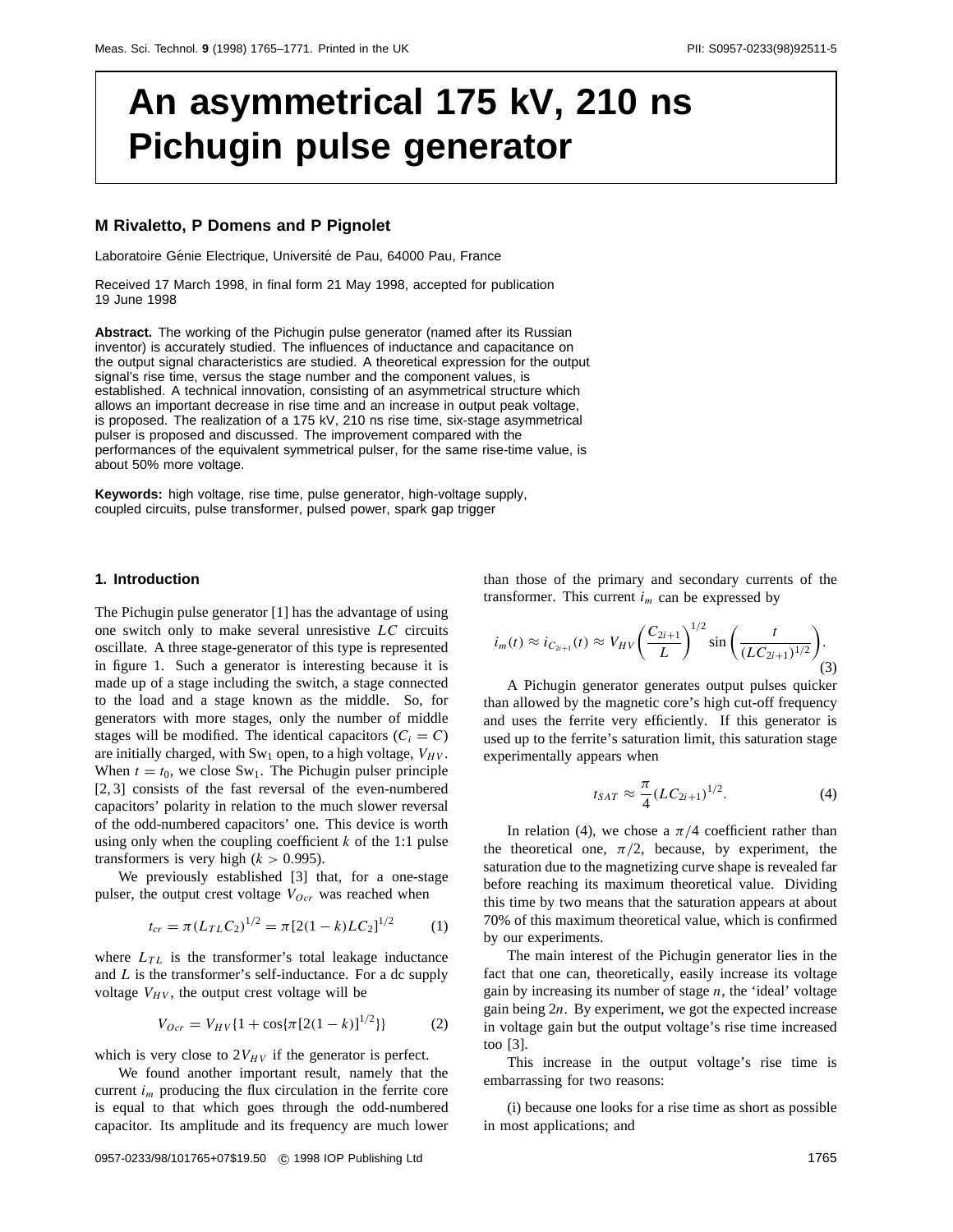

**Figure 1.** A three-stage Pichugin generator.

(ii) because, the ferrite's saturation time being independent of the number of stages, the amplification may be limited when the output's time to crest value, increasing in relation to *n*, will be close to  $t_{SAT}$ .

As shown in [3], the saturation is characterized by a faster and faster decrease in output voltage. In this example ( $V_{HV}$  = 21 kV,  $C = 560$  pF,  $L = 360$   $\mu$ H,  $k = 0.9965$  and  $n = 4$ ), one more stage would be worthless insofar as the amplification is concerned. Therefore, it is necessary to reduce the output's time to crest value, while keeping  $t_{SAT}$  unchanged, in order to improve the generator's performance. To reduce this time, which is generally linked to the *LC* product, we will have to work on these parameters.

# **2. The L and C values' influences on the generator features**

#### **2.1. The influence of the transformer's self-inductance**

The *L* value can be reduced by decreasing the number of turns, by diminishing the ferrite's volume or by using gaps or splitting the core. If the number of turns  $n_t$  is reduced, the coupling coefficient is perceptibly reduced too and we lose more in gain than we get in rise time [3, 4]. Thus, the diminution of  $n_t$  from 7 to 3 makes  $k$  go down from 0.9965 to 0.987 and the theoretical amplification for a threestage generator decrease from 5.18 to 4.15. In [4] and for  $n_t$  = constant, an important decrease in the performance of a three-stage pulser can be shown to occur when the *k* value is lower than 0.99: a decrease in gain and an increase in rise time are observed. So, a lower value of  $n_t$  will compensate for an increase in the rise time but not at all for a decrease in gain due to the decrease in *k*.

If the ferrite's volume is reduced then the dynamic of the applied  $V_{HV}$  voltage is reduced due to there being a lower saturation level. So, we can improve the rise time value to the detriment of the output voltage's maximum value, but the gain value is not greatly modified.

If one uses gaps or splits the core, while keeping the initial number of turns and volume unchanged, the coupling coefficient can be adjusted exactly to the desired value, versus the gap width (while keeping *k* greater than 0.995). The gap's presence allows a greater dynamic of the applied voltage  $V_{HV}$  and an increase in the output voltage's

maximum value but to the detriment of a slight decrease in gain. The last method will be used to improve the pulser's performance.

## **2.2. The capacitor's influence**

The relations (1) and (3) show that, if  $C = C_{2i} = C_{2i+1}$ (the symmetrical case) decrease in *C* induces decreases in the rise time and in the magnetizing current. This allows a greater voltage dynamic of the pulser and an increase in the output voltage's maximum value. Nevertheless, that reduces the energy storage possibilities.

The  $t_{SAT}$  value decreases too but in proportion to  $t_{cr}$ , so this is not penalizing for the generator features. Consequently, we will use a reduction in capacitance when we wish to improve the rise time and the output voltage performance of the pulser. However, in a few cases, the transformer's stray capacitances will reduce these performances. Clearly, their influences will be more important when low-value discrete capacitors will be used (*<*2 nF). The stray capacitance's influence will be studied in the following section.

# **3. The asymmetrical principle**

A reduction in the capacitance leads to decreases in the rise time (equation (1)) and in the gain, as shown in figure 2  $(V_{HV} = 5 \text{ kV}, L = 1200 \mu \text{H} \text{ and } k = 0.9982 \text{ in our}$ experiment). The study of the capacitors' waveshapes in relation to the *C* values and the number of stages reveals that the decrease in gain proceeds from the distortion of the odd-numbered capacitor waveshapes as shown in figure 3. When we use low-value capacitors (560 pF), the first observed distortion (like a droop) of all the oddnumbered capacitors' waveshapes appears at  $t \approx t_{cr}$ , so the distortions of all the  $v_{C_{2i+1}}$  voltages are added and they induced a decrease in gain. Under the same conditions, the even-numbered capacitors' voltage shapes hardly change; their frequencies only decrease weakly.

For a one-stage generator, it is easy to represent the main stray capacitances of the transformer and to study their respective influences. Because we have shown [3, 4] that the number of stages had no great influence on the oddnumbered capacitor's waveshapes, for pulsers with more stages the results will be similar even though it is more difficult to study them.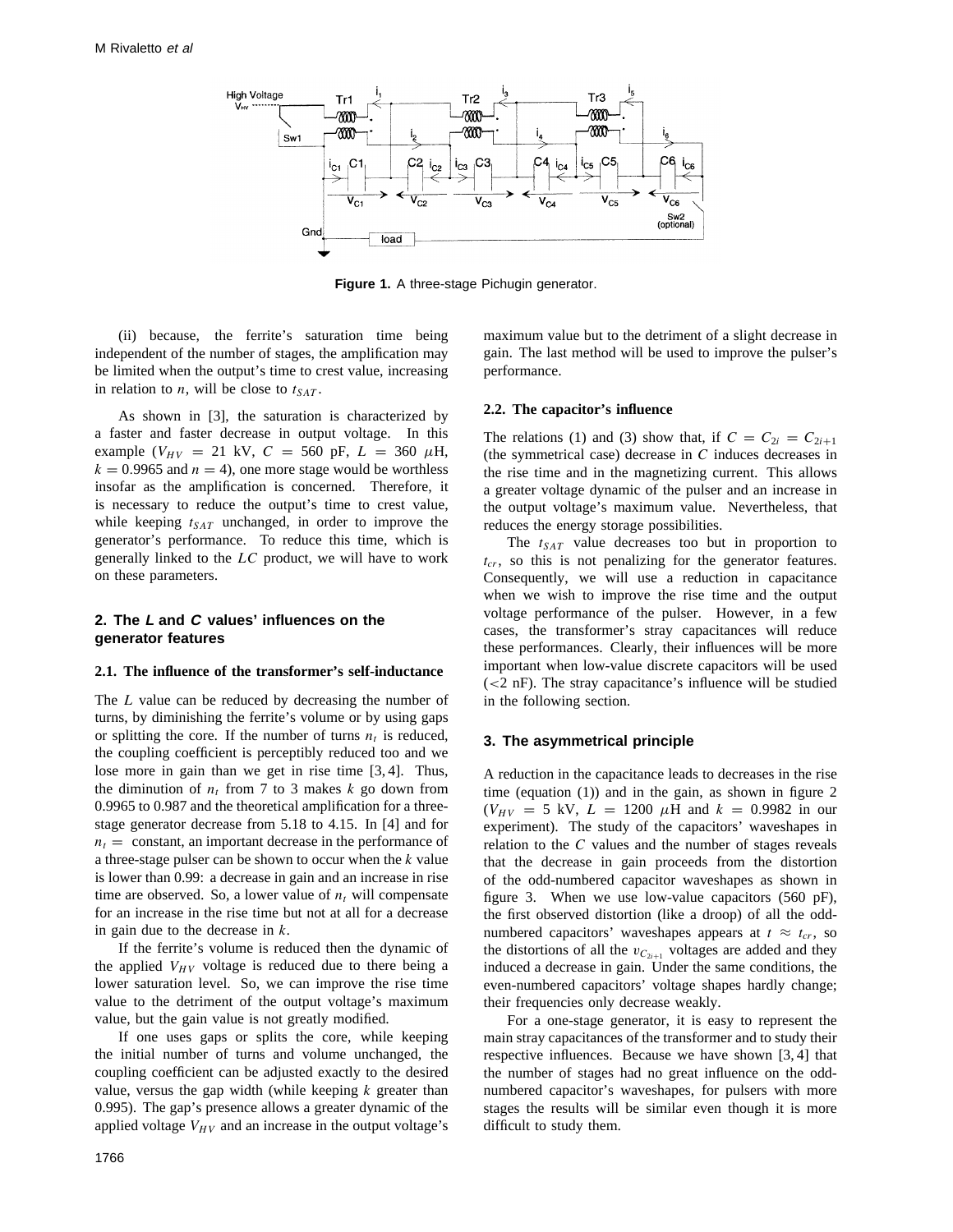

**Figure 2.** The voltage gain versus the number of stages for three capacitor types for a symmetrical generator.



**Figure 3.** The voltage  $V_{C_1}$  for a one-stage and a five-stage generator ( $C_1 = 560$  pF and  $C_1 = 2$  nF).

We will study only the influences of the input stray capacitance  $(C_{Si})$ , the output stray capacitance  $(C_{So})$  and the coupling stray capacitance  $(C_{Sio})$ , which appear in figure 4. The  $C_{Si}$  and  $C_{So}$  values can be estimated to be about 100 pF. The  $C_{Si}$  value depends on the number of turns of winding, the distance between cable windings and the type of winding, so it can vary from 50 to 100 pF or more. Since the *CSio* stray capacitance is in parallel with *C*2, it influences only and weakly the frequency of the voltage  $v_{C2}$ .

Concerning  $C_{Si}$  and  $C_{So}$ , their influences are not easy to estimate, so, using MicroSim Design Center 6.2 [5], we simulated this phenomenon as is represented in figure 5. We used a five-stage device ( $V_{HV} = 5$  kV,  $C = 560$  pF,  $L = 1200 \mu H$  and  $k = 0.9982$ ) and simulated the  $v_{C1}(t)$ voltage without any stray capacitance and with a 100 pF output stray capacitance on each transformer.

When comparing figures 3 and 5, it is evident that the decrease in gain is tightly linked to the growing influence of the output stray capacitances while the generator's own capacitances are reduced. Consequently, the idea of producing an asymmetrical device by decreasing only the even-numbered capacitances seems interesting.



**Figure 4.** The one-stage-generator equivalent scheme, with stray capacitances.

Our experimental results for  $C_{2i+1} = 2$  nF and  $C_{2i} = 560$  pF compared with those in the symmetrical device for  $C_i = 2$  nF are quite exciting (figure 6): we obtained a significant improvement in the rise time value without any lack of gain but on the contrary a slight increase (4%). The quantitative experimental results obtained for two symmetrical devices (the one with 2 nF capacitors and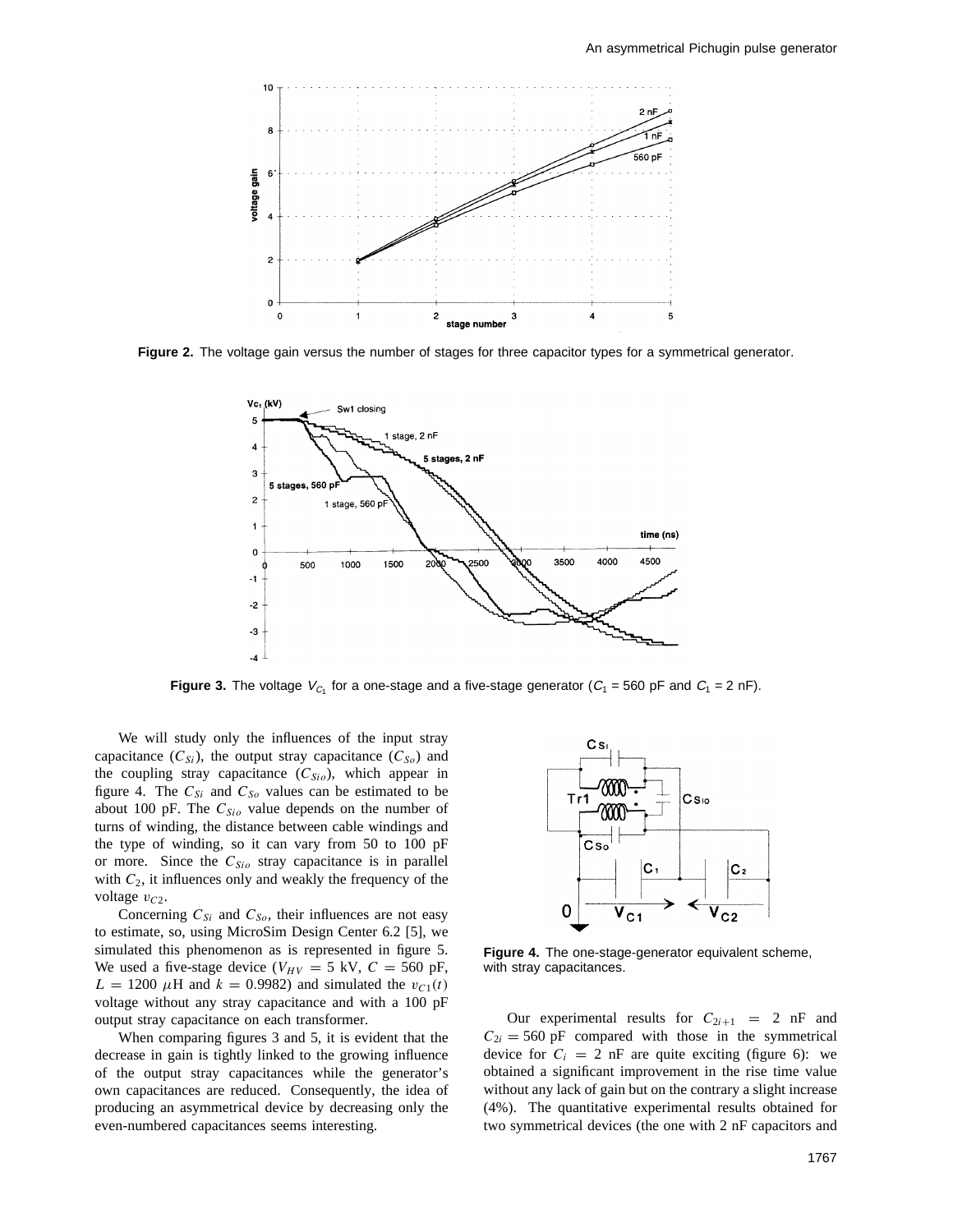

**Figure 5.** The simulated voltage  $V_{C_1}$  ( $C_1$  = 560 pF) with an output stray capacitance (100 pF) and without an output stray capacitance  $C_{So}$  for a five-stage generator.

**Table 1.** The voltage gain and time to crest for two symmetrical generators (2000 and 560 pF) and for an asymmetrical one (2000 plus 560 pF).

| $C_{2i+1}$ (pF)     | $C_{2i}$ (pF)      | Voltage gain      | $t_{cr}$ (ns)      |
|---------------------|--------------------|-------------------|--------------------|
| 2000<br>560<br>2000 | 2000<br>560<br>560 | 5.1<br>4.6<br>5.2 | 452.<br>233<br>246 |
|                     |                    |                   |                    |

the other with 560 pF capacitors) and for the asymmetrical one above  $(C_{2i+1} = 2 \text{ nF and } C_{2i} = 560 \text{ pF})$  are given in table 1.

If we write  $C_{2i} = C_{2i+1}/m$ , we notice that the rise time value of the asymmetrical device is almost equal to that of the symmetrical one (based on  $C_{2i+1}$ ), divided by  $\sqrt{m}$  (this is confirmed later by equation (11)). In order to keep on improving the performance of this type of generator, we will focus our study upon this time to crest which has some influence on the amplification limits.

# **4. The time to crest and rise time of the output voltage**

The results in [3] permit an analysis of the variations in time to crest  $(t_{cr})$  versus the number of generator stages  $(V_{HV} = 4$  kV,  $C = 2$  nF,  $L = 1200 \mu$ H,  $k = 0.9982$  and  $n = 1-5$ . We did the same with  $C = 560$  pF and 1 nF. The results for the time to crest in these 15 configurations (and those got after simulation using MicroSim software) are reported in figure 7.

The variations  $t_{cr} = f(n)$  are linear and can be roughly represented as follows (times are in nanoseconds):

$$
t_{cr}(n) = 80.5n + 62.5 \qquad \text{for } C = 560 \text{ pF} \tag{5}
$$

 $t_{cr}(n) = 114n + 76$  for  $C = 1$  nF (6)

$$
t_{cr}(n) = 158n + 114 \qquad \text{for } C = 2 \text{ nF.} \tag{7}
$$

However, we notice a slight difference between the experimental and simulated  $t_{cr}$  values. More precisely, the experimental value is lower than the simulated one; consequently this cannot be imputed to any stray capacitances. We infer that this difference arises rather from the uncertainty in the measurement of  $k$  [4]; an absolute error of  $10^{-4}$  is enough to cause it.

Now, it would be interesting to correlate the  $t_{cr}$  values to those of the generator's components. For a one-stage generator, we showed (1) that

$$
t_{cr}(1) = \pi [2(1-k)LC_2]^{1/2}.
$$
 (8)

Since the  $t_{cr}$  variations according to  $n$  are linear, we can write, to a first approximation:

$$
t_{cr}(n) = t_{cr}(1) + (n-1)t_s.
$$
 (9)

If we write the relations  $(5)$ – $(7)$  and take those obtained by simulation into account, in the form of (9), we realize that  $t_s \approx 2t_{cr}(1)/\pi$ , that is to say

$$
t_{cr}(n) = \pi [2(1-k)LC_{2i}]^{1/2} + 2(n-1)[2(1-k)LC_{2i}]^{1/2}
$$
\n(10)

or also

$$
t_{cr}(n) = [2(n-1) + \pi][2(1-k)LC_{2i}]^{1/2}.
$$
 (11)

These theoretical  $t_{cr}(n)$  values (obtained by using (11)) are also presented in figure 7.

These previous results and remarks relate to symmetrical devices. They remain valid for asymmetrical generators.

We remark that the rise time,  $t_r$ , can be classically defined as  $10-90\%$  of  $V_{Ocr}$ , but, because of the type of the output signal's shape, we have shown  $[4]$  that  $t_r$  could be estimated to be about 66% of  $t_{cr}$  for the generators with more than three stages.

# **5. The ferrite's saturation**

The ferrite's saturation is one of the main factors limiting the voltage of the Pichugin generator by restricting the number of stages that can be used. This limitation condition can be written

$$
t_{cr}(n) \le t_{SAT} \tag{12}
$$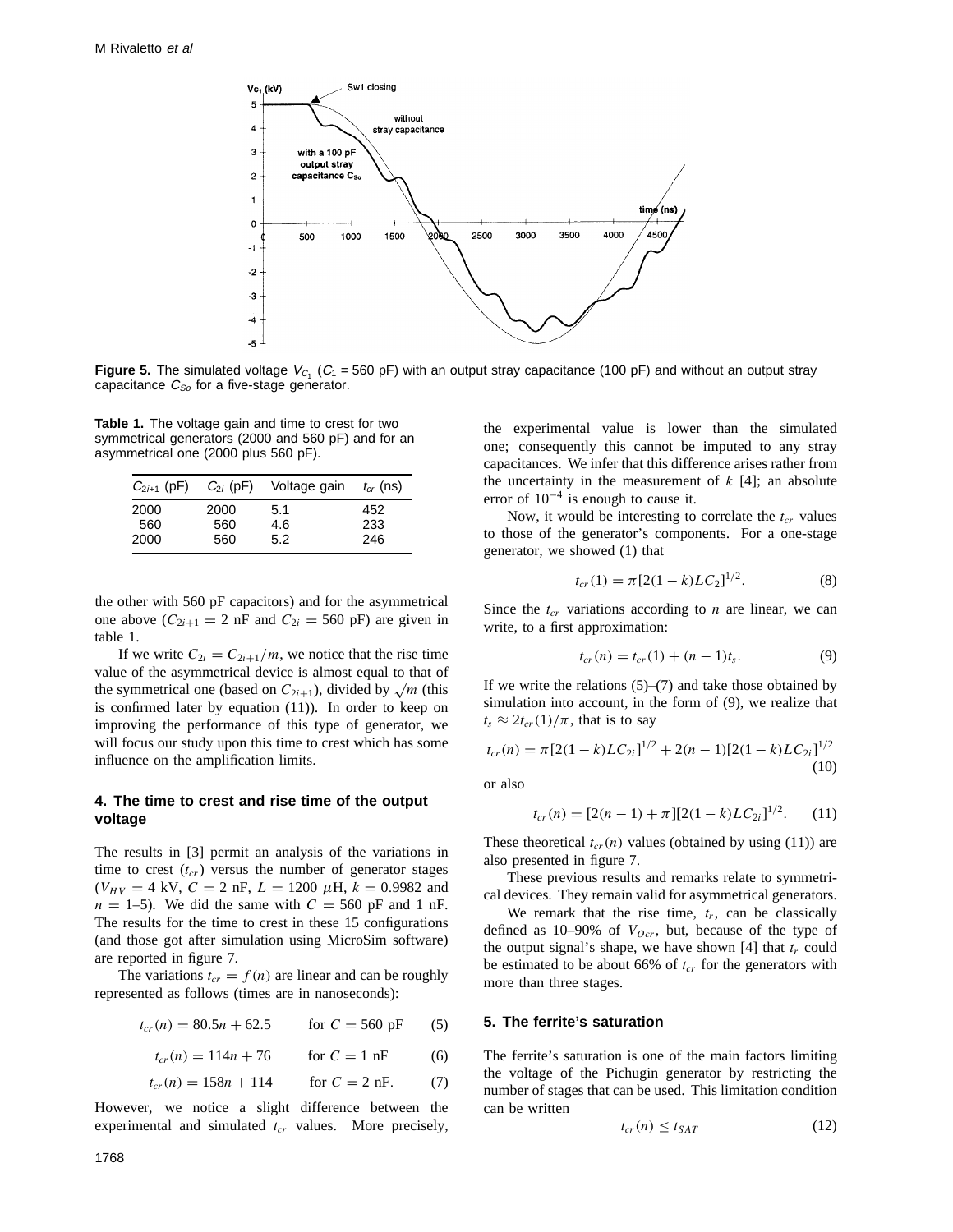

**Figure 6.** The influence of an asymmetrical structure on the measured output voltage of a three-stage generator.



Figure 7. The time to crest versus the number of stages (measured, simulated and calculated from equation (11)).

which gives, in the case of asymmetrical generators and from the relations (4) and (11):

$$
[2(n-1) + \pi][2(1-k)LC_{2i}]^{1/2} \le \frac{\pi}{4}(LC_{2i+1})^{1/2} \quad (13)
$$

from which

$$
n \le 1 + \frac{\pi}{2} \left( \frac{\sqrt{m}}{4[2(1-k)]^{1/2}} - 1 \right) \tag{14}
$$

where  $m = C_{2i+1}/C_{2i}$ . Thus, for  $k \approx 0.9965$  and in a symmetrical case  $(m = 1)$ , the relation (14) gives  $n \leq 4.12$ .

The flux in the ferrite core is created by the current going through the odd-numbered capacitors. Consequently, both devices, the symmetrical one and the asymmetrical one with odd-numbered capacitors of equal values and with identical transformers, will be saturated, for the same input voltage, at the same moment (relation (3)).

In the case of an asymmetrical generator, for which for example  $C_{2i+1} = mC_{2i} = 4C_{2i}$ , the inequality (14) leads to  $n \leq 8.82$  and it is interesting to compare it with the value 4.12 obtained before in the symmetrical case.

Theoretically, we can therefore establish that, at a constant time to crest close to  $t_{SAT}$ , the asymmetrical choice allows one, by increasing the number of stages, to multiply the voltage gain by  $\sqrt{m}$ . By experiment, in the example above, we reached a multiplication factor of 1.8 instead of 2.0.

This conclusion is valid only if the working conditions of the generator are close to magnetic saturation, which is the case when a generator works at its maximum performance (maximum output voltage). If the cores are not saturated, increasing the number of stages is not a problem.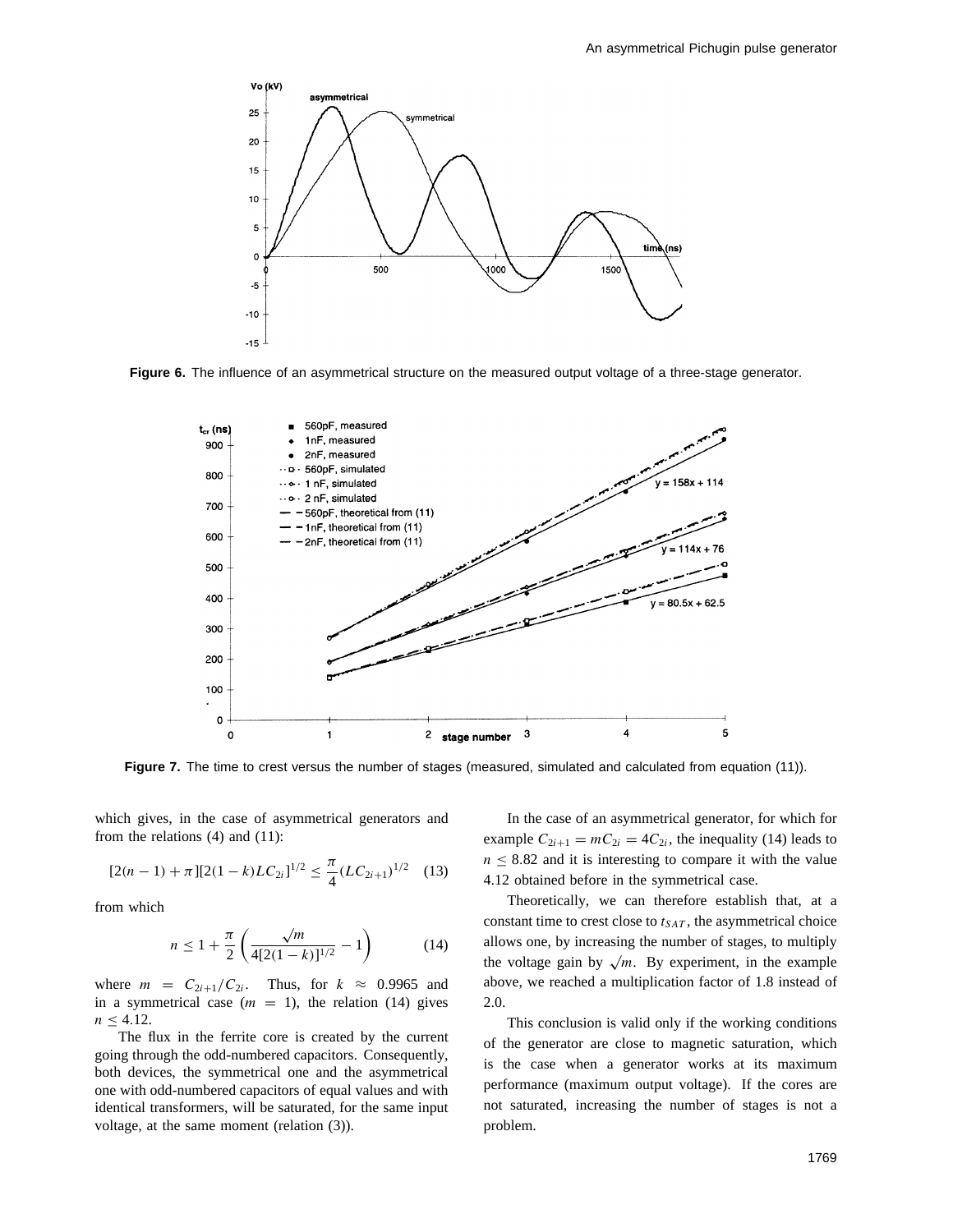

**Figure 8.** Measured and simulated output waveshapes produced by the six-stage asymmetrical generator ( $V_{HV}$  = 23 kV,  $C_{2i+1}$  = 560 pF,  $C_{2i}$  = 140 pF,  $L$  = 360  $\mu$ H and  $k$  = 0.9965).

# **6. The realization**

#### **6.1. The component's values**

We use a 23 kV (maximum value) dc power supply to produce, at least, a 180 kV pulse with a rise time close to 200 ns. We have shown [3, 4], that the voltage gain increased with the number of stages and with the capacitance (figure 2) but the rise time increased too (figure 7). So, our conclusion was that, in order to produce the highest voltage in the shortest rise time, it is necessary to minimize the number of stages and maximize the dc  $V_{HV}$ .

In the same study (figure 2), we showed that the first value of the number of stages for which the voltage gain is greater than 8, was five, if we used 2 nF capacitors, or six, if we used 560 pF capacitors. We chose the second value, for the following reasons.

For a six-stage generator, the rise time can be deduced from the relation (11) by

$$
t_m(6) \approx \frac{2t_{cr}(6)}{3} = \frac{2}{3}(10+\pi)[2(1-k)LC_{2i}]^{1/2}.
$$
 (15)

If we respect the conditions established in section 2.1, namely a sufficient number of turns, a significant ferrite volume and a gap to increase the pulser's voltage dynamic, the transformer built in the laboratory has the features  $L \approx 360 \mu$ H and  $k \approx 0.9965$ . The ferrites and LCC B1 material ferrite cores [6] which are split to adjust the saturation limit. Their total air gaps are about 300  $\mu$ m and the number of turns is seven. Under these conditions, the magnetization current's maximum value is about 30 A.

By using the relation (15), it is possible to calculate the maximum capacitance consistent with providing a rise time lower than 200 ns. The relation gives 210 pF. If we choose a symmetrical structure, built with 210 pF capacitors, figure 2 shows that the voltage gain will be surely lower than 8 for a six-stage generator, which is due to the stray capacitance's influence. So we decided to use an asymmetrical generator and 210 pF will be the evennumbered capacitors' value.

Owing to the influence of the coupling stray capacitances (they are in parallel with the  $C_{2i}$  capacitors and are evaluated to be 50–100 pF per transformer) when we use low-value even-numbered capacitors, the 210 pF value will be the sum of the coupling stray capacitances of the transformer and the discrete even-numbered capacitors. So, the discrete component's value will be chosen between 160 pF (210−50) and 110 pF (210−100). The commercial components available are 140 pF.

The odd-numbered capacitors' value must be calculated by considering the saturation limit, the stray capacitance's influence and the initially stored energy. In a previous realization [3], we showed that, by using the same transformers, the 560 pF odd-numbered capacitors saturated the ferrite at  $V_{HV} \approx 25$  kV. Knowing that this dc voltage is close to the  $V_{HV}$  value required for reaching 180 kV, we chose this type of odd-numbered capacitors.

## **6.2. The experimental results and comments**

We built a six-stage pulser with  $C_{2i+1} = 560$  pF,  $C_{2i} = 140$  pF and  $L = 360 \mu H$  ( $k \approx 0.9965$ ) triggered by a trigatron switch. The dc  $V_{HV}$  value is 23 kV. The 560 pF capacitors are TDK ceramic  $(SrTiO<sub>3</sub>)$  knob-type capacitors [7] whereas the 140 pF ones are of the same type but from Thomson LCC [8]. The generator output pulse's waveshape is shown in figure 8.

We measured a voltage peak value of about 175 kV with a 210 ns rise time (the time to crest is about 300 ns). The repetition rate is close to 10 Hz and must be increased by modifying the switch configuration.

On the pulse shape, at about time 450 ns, we could notice a faster decrease of the pulse, due to the core's partial saturation. We noticed the same phenomenon, at about the same dc  $V_{HV}$  and time values, in a previous realization [3]. In this paper, the pulser was symmetrical, had four stages and its voltage peak value was about 117 kV with a 220 ns rise time. We concluded that adding a stage will not lead to a noticeable increase in voltage gain. So, we can remark how much the asymmetrical structure